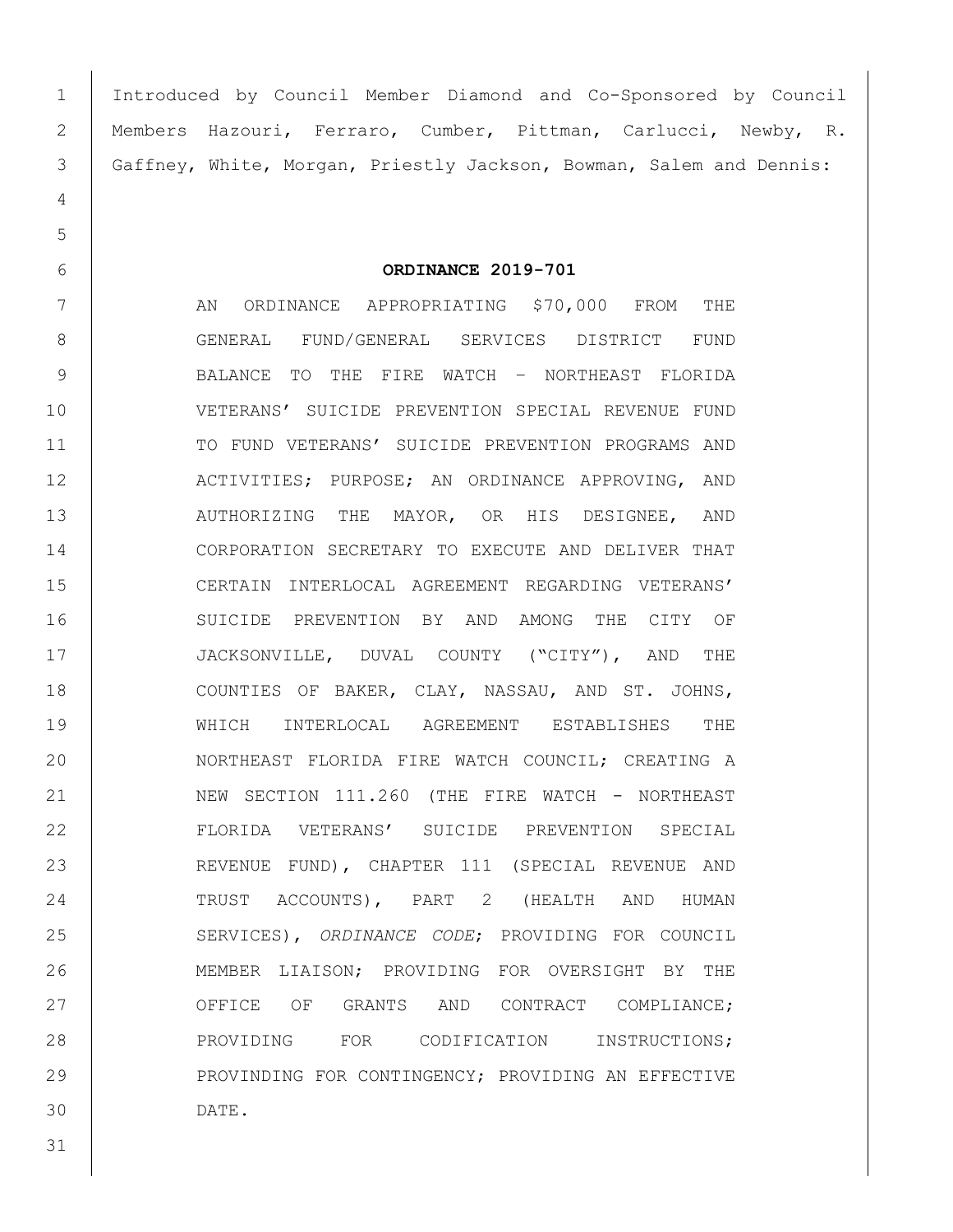**WHEREAS,** approximately 20 veterans die by suicide each day, which is at least 1.5 times higher than those individuals who 3 have not served in the military; and

 **WHEREAS,** Florida has the third largest veteran population in 5 the nation, only preceded by California and Texas; and

 **WHEREAS,** Northeast Florida has a high concentration of military veterans given the proximity of military installations in 8 the Northeast Florida area, with veterans representing about  $9.2$ 9 percent of the City of Jacksonville area population; and

 **WHEREAS,** the Counties of Baker, Clay, Nassau and St. Johns 11 and the City of Jacksonville, Duval County ("City") (collectively, the "Counties" or individually, "County") desire to see a reduction in suicides among Northeast Florida veterans using a 14 coordinated approach to suicide prevention; and

 **WHEREAS,** the Counties pursuant to Section 163.01, *Florida Statutes*, wish to make the most efficient use of their powers and 17 | cooperate, collaborate and coordinate with each other on the basis 18 of mutual advantage regarding the prevention of suicide in Northeast Florida veterans and form a separate multi- jurisdictional governmental entity made up of representatives from 21 each County to address veterans' suicide prevention; and

 **WHEREAS,** the Board of County Commissioners of each County 23 desire that its county be included in a collaborative effort among the Counties to reduce the rates of suicide in Northeast Florida 25 | veterans as contemplated herein.

**BE IT ORDAINED** by the Council of the City of Jacksonville:

 **Section 1. Recitals.** The Recitals above are true and 28 correct and incorporated herein by this reference.

 **Section 2. Findings.** The City does hereby find and determine that:

(A) The prevention of veterans' suicide in Northeast Florida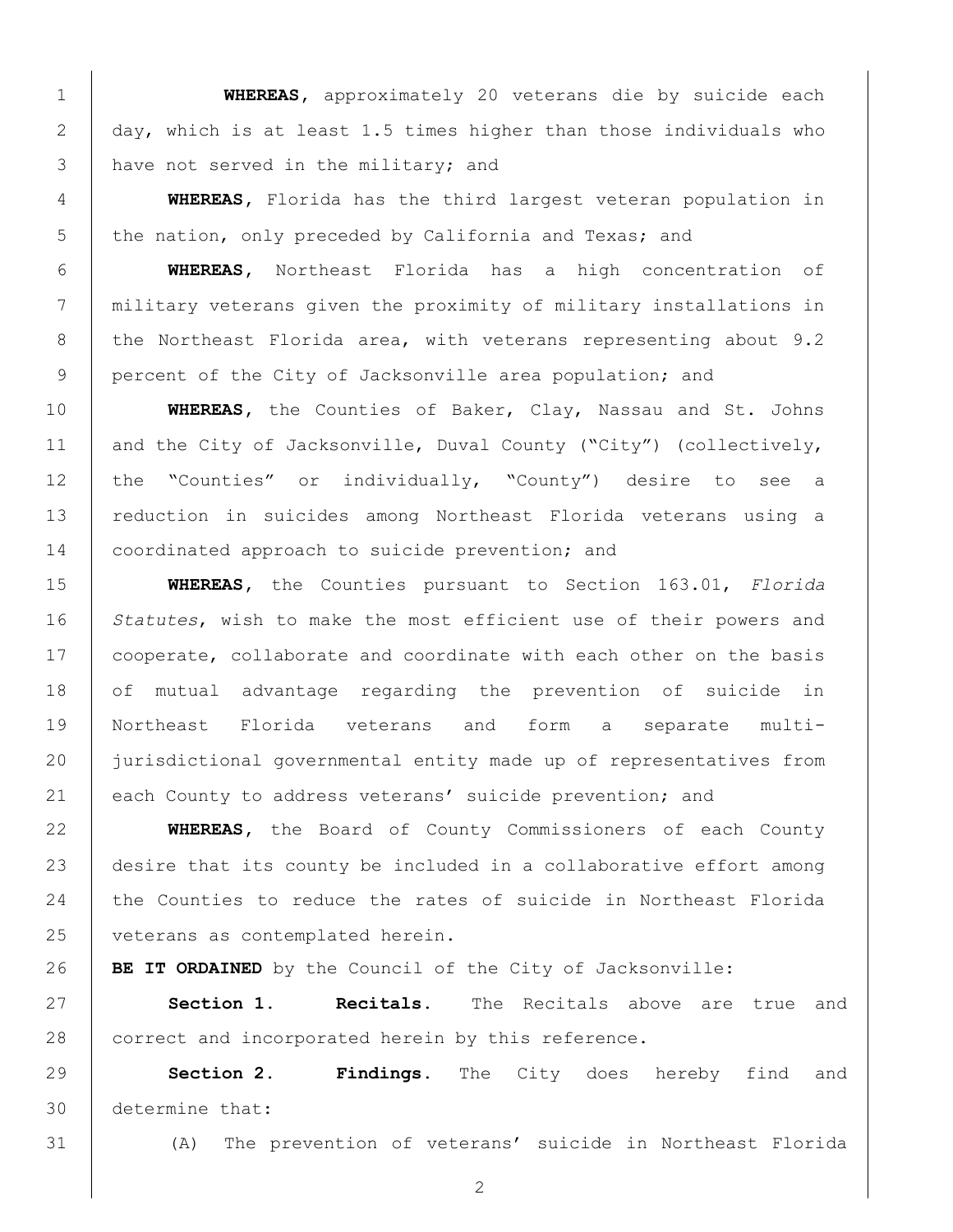serves a public purpose;

 (B) It is in the best interest of the City to be included in a collaborative effort among the Counties of Baker, Clay, Nassau and St. Johns to prevent suicide in Northeast Florida 5 veterans:

 (C) It is in the best interest of the City to participate in 7 the membership of the Northeast Florida Fire Watch Council, and it 8 is necessary and desirable for the City to authorize, execute, and deliver the Interlocal Agreement Regarding Veterans' Suicide 10 Prevention by and among the City and the Counties of Baker, Clay, Nassau, and St. Johns, in substantially the same form as contained in **Exhibit 1** attached hereto and incorporated herein by this 13 | reference (the "Interlocal Agreement").

 **Section 3. Appropriation.** For the 2019-2020 fiscal year, 15 within the City's budget, there are hereby appropriated the indicated sum(s) from the account(s) listed in subsection (a) to the 17 account(s) listed in subsection (b):

 (The account information is attached hereto as **Exhibit 2** and incorporated herein by this reference)

(a) Appropriated from:

See attached **Exhibit 2** \$70,000.00

22 (b) Appropriated to:

23 | See attached **Exhibit 2** \$70,000.00

 (c) **Explanation of Appropriation.** This ordinance appropriates 25 | S70,000.00 from the General Fund/General Services District 26 | Fund Balance to The Fire Watch - Northeast Florida Veterans' Suicide Prevention Special Revenue Fund to fund programs and activities authorized by the Northeast Florida Fire Watch Council to prevent veterans' suicide in Northeast Florida, subject to the Interlocal Agreement terms.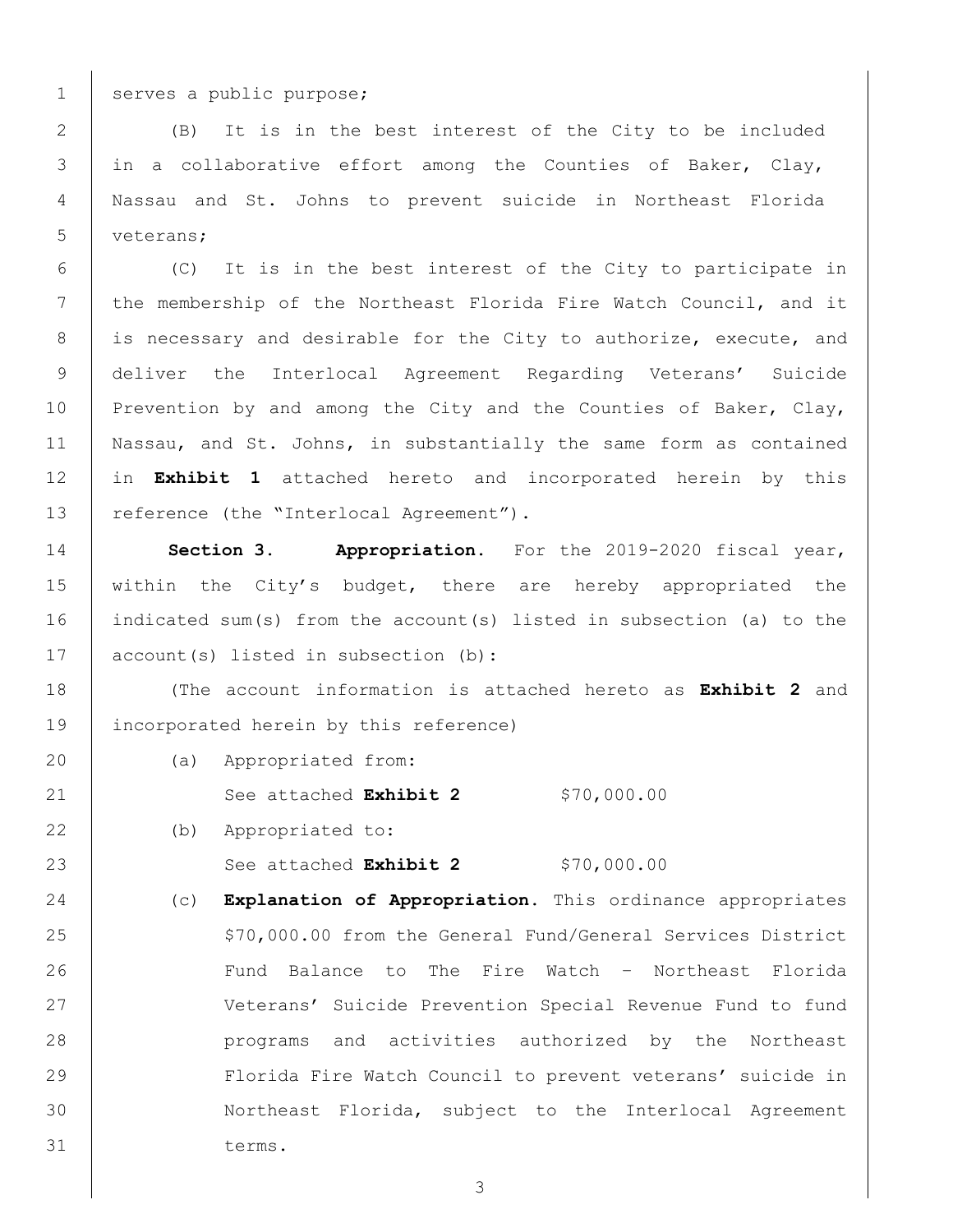**Section 4**. **Purpose.** The purpose of the appropriation 2 above is to fund programs and activities authorized by the Northeast Florida Fire Watch Council for the purpose of preventing veterans' 4 suicide in Northeast Florida, subject to the Interlocal Agreement  $\tanes$ .

 **Section 5. Approval and authorizations.** There is hereby 7 approved, and the Mayor, or his designee, and Corporation Secretary 8 are hereby authorized to execute and deliver for and on behalf of 9 the City the Interlocal Agreement. Additionally, the Mayor, or his designee, and Corporation Secretary are authorized to negotiate, execute and deliver for and on behalf of the City an agreement between the City and the Northeast Florida Fire Watch Council for 13 | the City to serve as the administrator of the Interlocal Agreement, 14 as provided therein.

 **Section 6.** N**ew Section 111.260 (The Fire Watch - Northeast Florida Veterans' Suicide Prevention Special Revenue Fund), Part 2 (Health and Human Services), Chapter 111 (Special Revenue and Trust Accounts),** *Ordinance Code***.** A new Section 111.260 (The Fire Watch - Northeast Florida Veterans' Suicide Prevention Special Revenue Fund), Part 2 (Health and Human Services), Chapter 111 (Special Revenue Trust Accounts), *Ordinance Code*, is hereby created to read as follows:

 **CHAPTER 111. SPECIAL REVENUE AND TRUST ACCOUNTS \* \* \* PART 2. HEALTH AND HUMAN SERVICES. \* \* \* Sec. 111.260. The Fire Watch - Northeast Florida Veterans'** 

**Suicide Prevention Special Revenue Fund.** 

 (a) There is created within the Special Revenue Funds a special 30 | The revenue fund account to be known as The Fire Watch -Northeast Florida Veterans' Suicide Prevention Special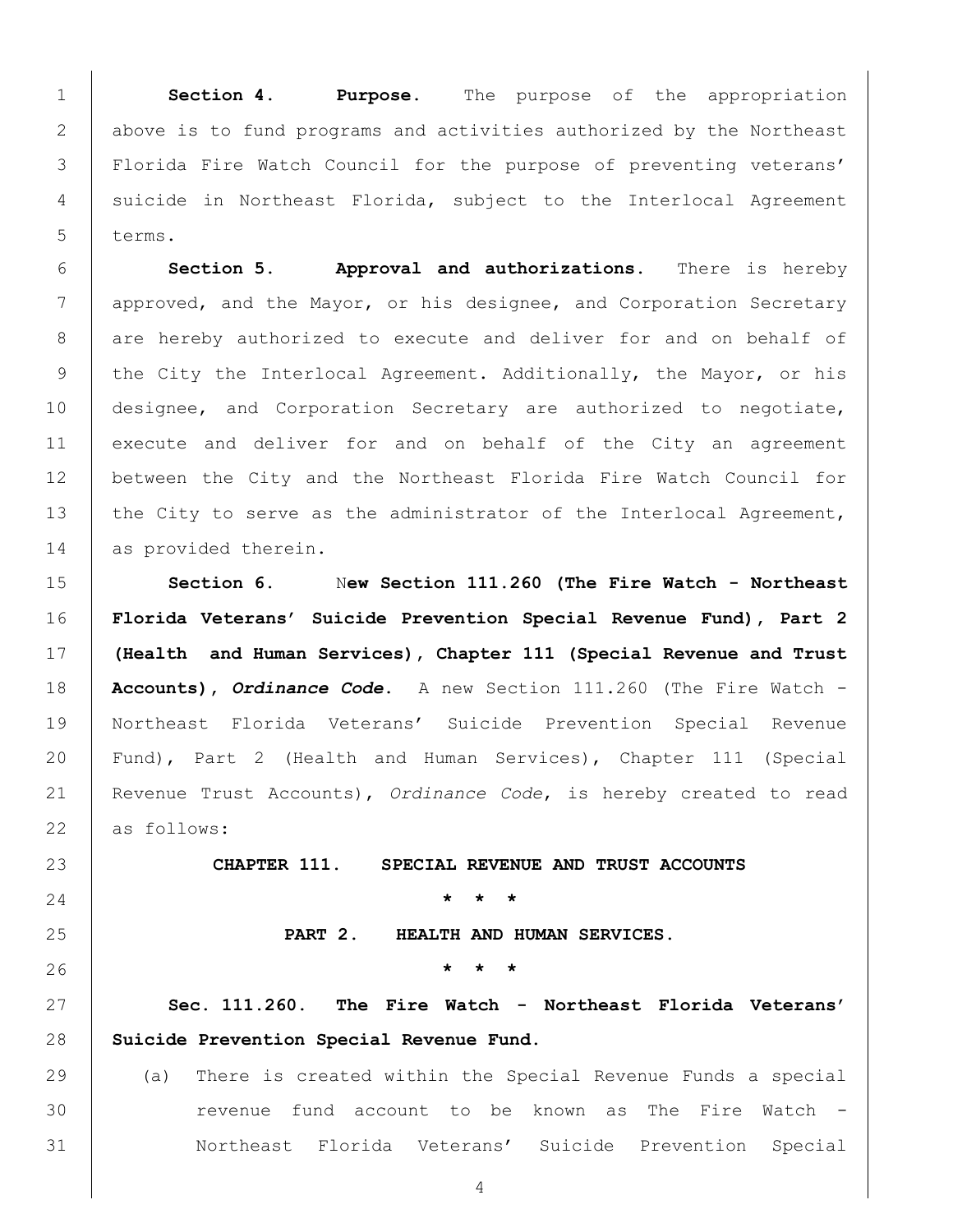1 | Revenue Fund ("Fund"), into which shall be deposited all 2 private donations, contributions, monetary gifts, 3 | Sponsorship monies, and other monies designated for the 4 q 4 approved uses in this section. Monies deposited into the 5 | Fund shall be used to defray the costs and expenses related 6 to programs and activities authorized by the Northeast 7 Florida Fire Watch Council (the "Fire Watch Council") 8 | established pursuant to the Interlocal Agreement Regarding 9 Veterans' Suicide Prevention by and among the City of 10 Jacksonville, Florida (Duval County), Baker County, Florida, 11 Clay County, Florida, Nassau County, Florida and St Johns 12 County, Florida, approved by Ordinance 2019- -E. All 13 monies and interest placed into the Fund are hereby 14 appropriated for the purposes of the Fund and such shall not 15 | lapse to the General Fund at the close of any fiscal year, 16 but instead shall carry over to the next fiscal year. The 17 Fire Watch Council shall approve and authorize all 18 expenditures from the Fund. The Director of Finance and 19 Administration, or his designee, is authorized and directed 20 to make disbursements from the Fund upon receipt of the Fire 21 Watch Council's written request and approval of such 22 expenditure.

23 (b) There is hereby established, in addition to the Special 24 Revenue Fund, a separate federal and state grants account 25 (collectively, "Federal and State Grants Account") into 26 which federal and state funding applied for by the Fire 27 Watch Council, or the City of Jacksonville as administrator 28 for the Fire Watch Council, shall be deposited. All federal 29 | and state funding awards shall be expended by the Fire Watch 30 Council consistent with the purposes and terms set forth in 31 | the Interlocal Agreement. The Fire Watch Council shall